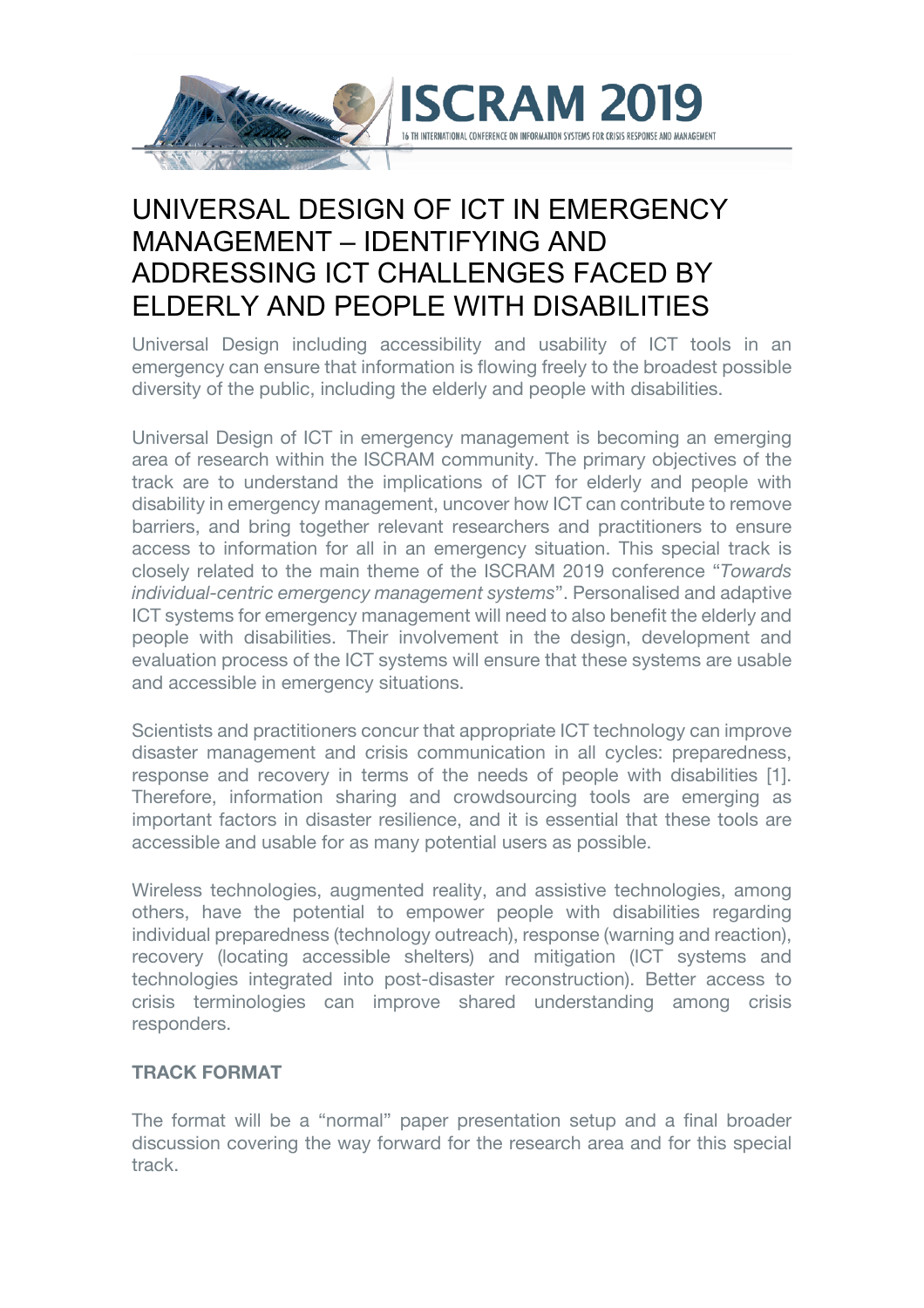

## **TRACK TOPICS**

- Universal design, usability and accessibility, with a special focus on elderly and people with disabilities.
- § Personalised and adaptive ICT systems for elderly and people with disabilities
- **EXECT** solutions for Inclusion and Diversityc
- § Universal Design of Crisis Visualization Tools and Technologies
- § Universal Design of Emergency Response Tools and Technologies
- § Universal Design of Information Crowdsourcing Tools and Technologies
- § Universal Design of Emerging Technologies in Emergency Management
- § Universal Design of Social Media for Emergency Interaction
- **Universal Design of Crisis Map**
- § Universal Design of Emergency Alert Systems and Technologies
- **Universal Design of Web-based Alert Systems**
- Evaluation of Emergency Management Systems and Tools
- **Evaluation of Mobile Device-based Emergency Management Systems**
- § Universal Design of Command and Control Room for Emergency Management
- § Universal Design of Information Visualization for Crisis Responders
- § User-centered Design of Emergency Management Tools and Technologies
- **Assistive Technologies with ICT Tools in Emergency Management**
- Interface design for ICT Tools in Emergency Management
- § Technologies and Methodologies for Improving Accessibility of Crisis **Terminologies**
- Supporting Tools to Mitigate Language and Cultural Barriers in Emergency Management
- **Situational Disability in Emergency Situations**
- Integrated Research and Evaluation Methodologies for Usability of ICT Support for Emergency Management
- **Emerging Technologies such as Augmented Reality for helping Elderly** People and People with Disabilities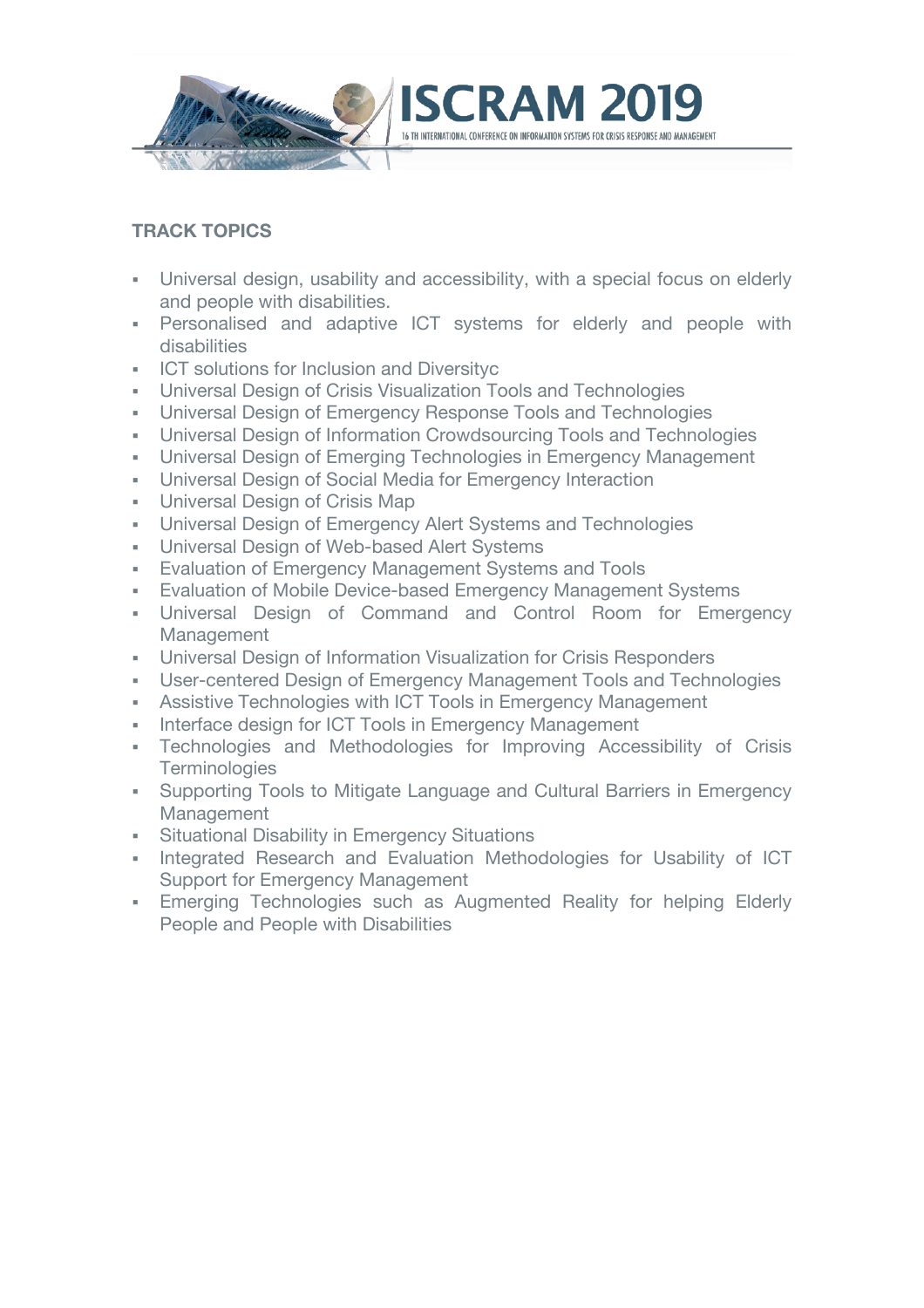



## **TRACK CO-CHAIRS**



Terje Gjøsæter

OSLO METROPOLITAN UNIVERSITY, NORWAY

Research Group for Universal Design of ICT, Department of Computer Science, Oslo Metropolitan University, Norway.



Jaziar Radianti

UNIVERSITY OF AGDER, NORWAY

Centre for Integrated Emergency Management, Department of ICT, University of Agder, Norway



Weigin Chen

OSLO METROPOLITAN UNIVERSITY, NORWAY

Research Group for Universal Design of ICT, Department of Computer Science, Oslo Metropolitan University, Norway